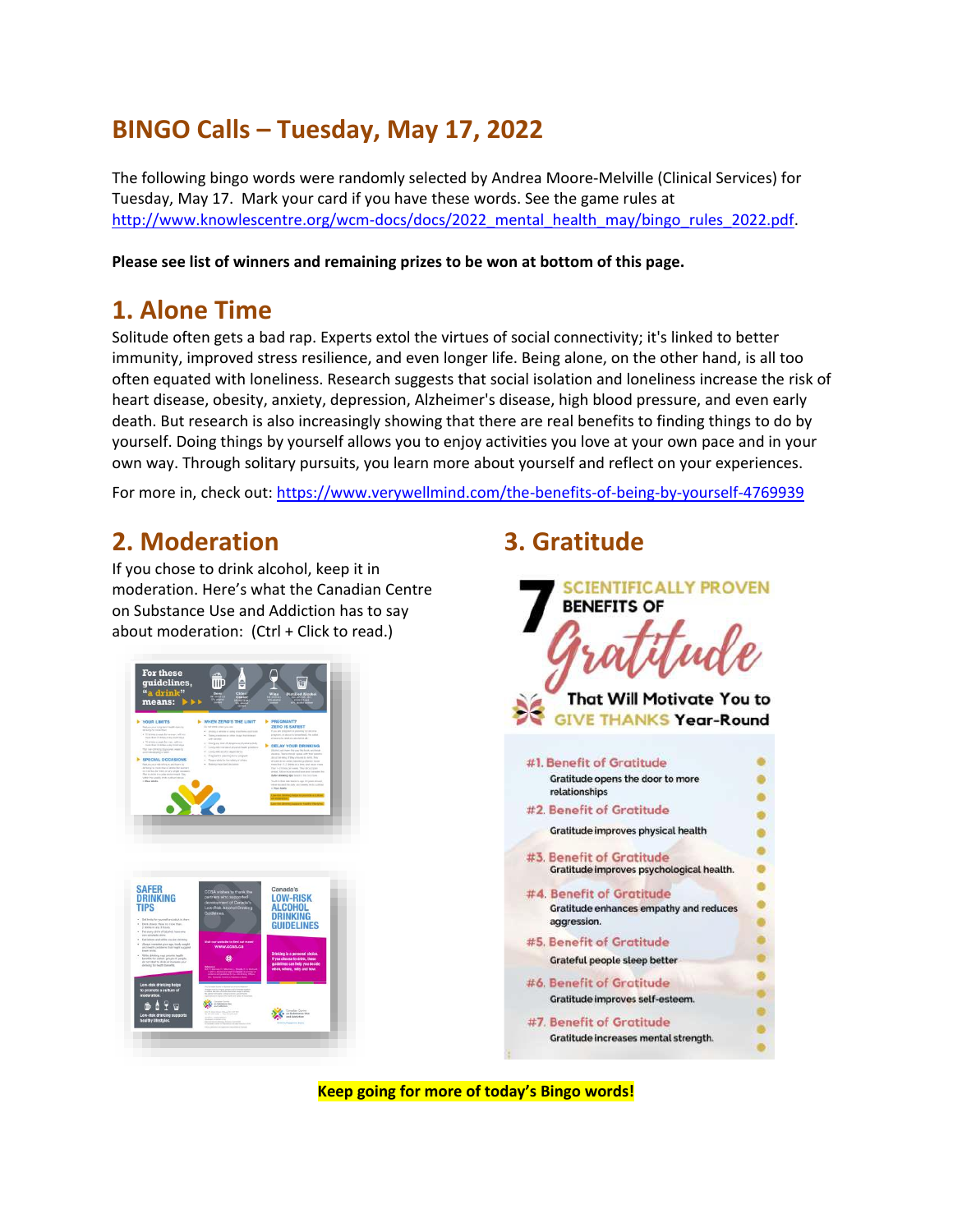

Every now and then, your doctor may ask you to get a hearing test. Don't assume that something is wrong. Hearing tests are how doctors use to make sure that your ears work well. With age, hearing loss becomes more likely. About 14% of people ages 45 to 64 have some degree of hearing loss, but that rises to more than 30% among people who are 65 or older. This is why your doctor will want to test your hearing every few years,

rather than just once as an adult. Experts recommend that adults get their hearing tested every 10 years until age 50, and then every 3 years after that.

## **5. Journaling**

Journaling generally involves the practice of keeping a diary or journal that explores thoughts and feelings surrounding the events of your life. One of the most effective ways to reduce stress with journaling is to write in detail about feelings and thoughts related to stressful events, as one would discuss topics in therapy, and brainstorm solutions, but there are several different ways to practice journaling. The journaling method you choose can depend on your needs at the time, and your personality; just do what feels right.



Source: https://www.verywellmind.com/the-benefits-of-journaling-for-stress-management-3144611

**See list of winners and available prizes to be won on the next page** 介介介